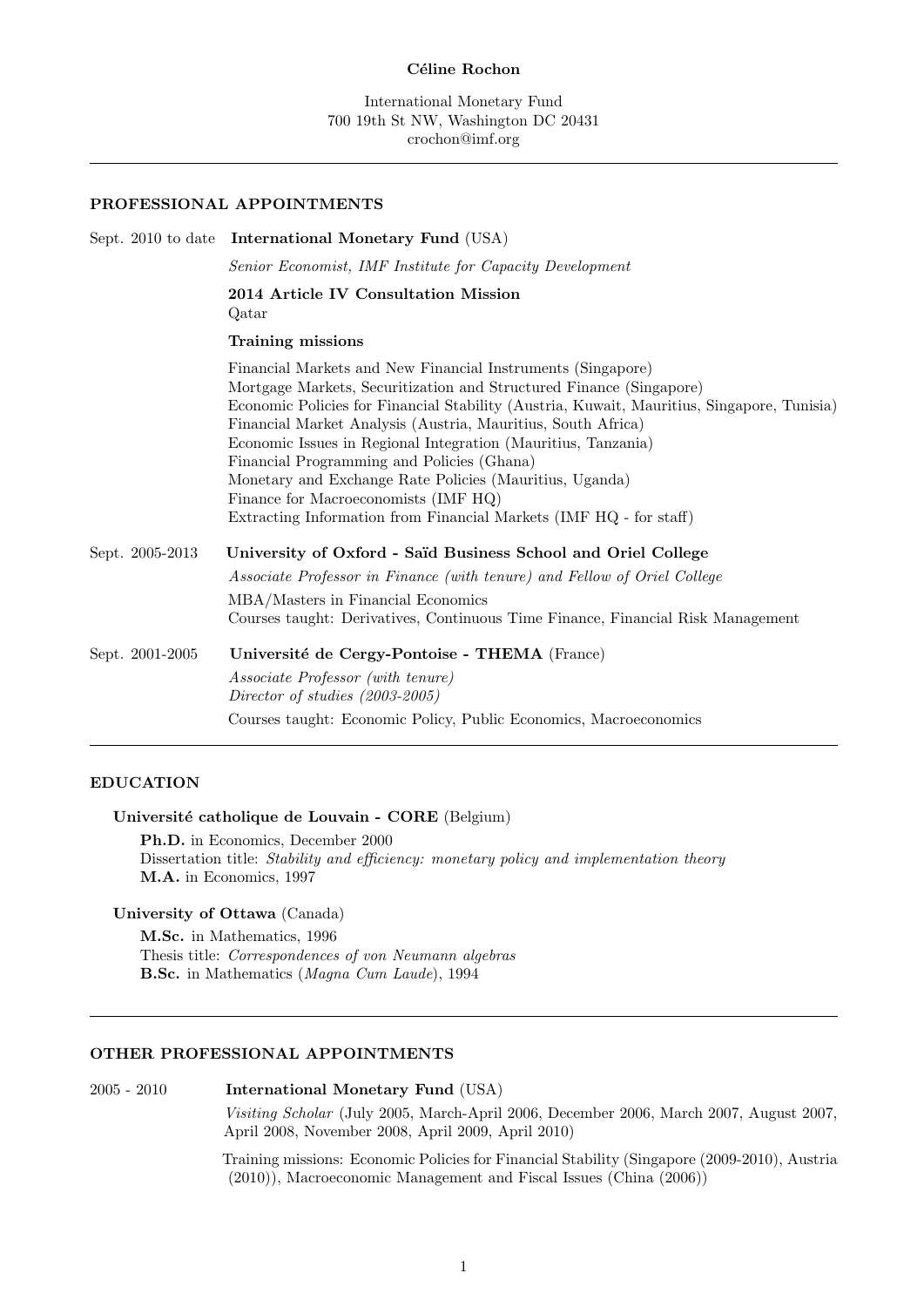| November 2007 | <b>EDHEC Business School (France)</b><br><i>Visiting Scholar</i><br>Course taught: Options, Futures and Other Derivatives |
|---------------|---------------------------------------------------------------------------------------------------------------------------|
| $1999 - 2000$ | <b>DELTA, Paris (France)</b><br>European Doctoral Program in Quantitative Economics                                       |
| Fall 1997     | University College London (UK)<br><i>Teaching Assistant</i><br>Quantitative methods for economics and finance             |
| 1992 - 1996   | University of Ottawa (Canada)<br><i>Teaching Assistant</i><br>Probability, Statistics, Analysis, Linear algebra           |

# **PUBLICATIONS**

Conformism and public news (with G. Desgranges), *Economic Theory* 52 (2013), 1061-1090.

From search to match: when loan contracts are too long (with C. Chamley), *Journal of Money, Credit and Banking* 43 (2011), 385-411.

A real model of transitional growth and competitiveness in China (with L. Lipschitz and G. Verdier), *Journal of Asian Economics* 22 (2011), 267-283.

High growth and low consumption in East Asia: How to improve welfare while avoiding financial failures (with A. Feltenstein and M. Shamloo), *Journal of Development Economics* 91 (2010), 25-36.

Can good events lead to bad outcomes? Endogenous banking crises and fiscal policy responses (with A. Feltenstein), *Journal of Asian Economics* 20 (2009), 396-409.

Devaluation without common knowledge, *Journal of International Economics* 70 (2006), 470-489.

Debt, liquidity and dynamics (with H. Polemarchakis), *Economic Theory* 27 (2006), 179-211.

Generic efficiency and collusion-proofness in exchange economies (with G. Giraud), *Social Choice and Welfare* 20 (2003), 405-428.

Consistent collusion-proofness and correlation in exchange economies (with G. Giraud), *Journal of Mathematical Economics* 38 (2002), 441-463.

Analyse empirique de la théorie des anticipations de la structure par terme des taux d'intérêt (with O. Scaillet, G. Lobefalo, N. Marchand, L. Peeters, V. Thoen, J. Van De Voorde, D. Van Rossum), IRES, *Service d'Analyse Économique*, Université catholique de Louvain, December 1997.

Translation: Empirical analysis of the expectations hypothesis of the term structure of interest rates.

# **POLICY ARTICLES**

Enhancing Qatar's Early Warning System, Qatar Selected Issues, IMF Country Report No. 14/108.

The domestic solution: Can China's growth be sustained through good-neighbor policies? (with L. Lipschitz and G. Verdier), *Finance and Development*, March 2009

# **WORKING PAPERS**

Reconsidering bank capital regulation: A new combination of rules, regulators, and market discipline (with C. Fullenkamp), IMF WP/14/169.

Optimal maturity structure of sovereign debt in situation of near default (with G. Desgranges), IMF WP/14/168.

Optimal portfolio choice in a banking model under regulatory constraints (with R. Chami and T. Cosimano).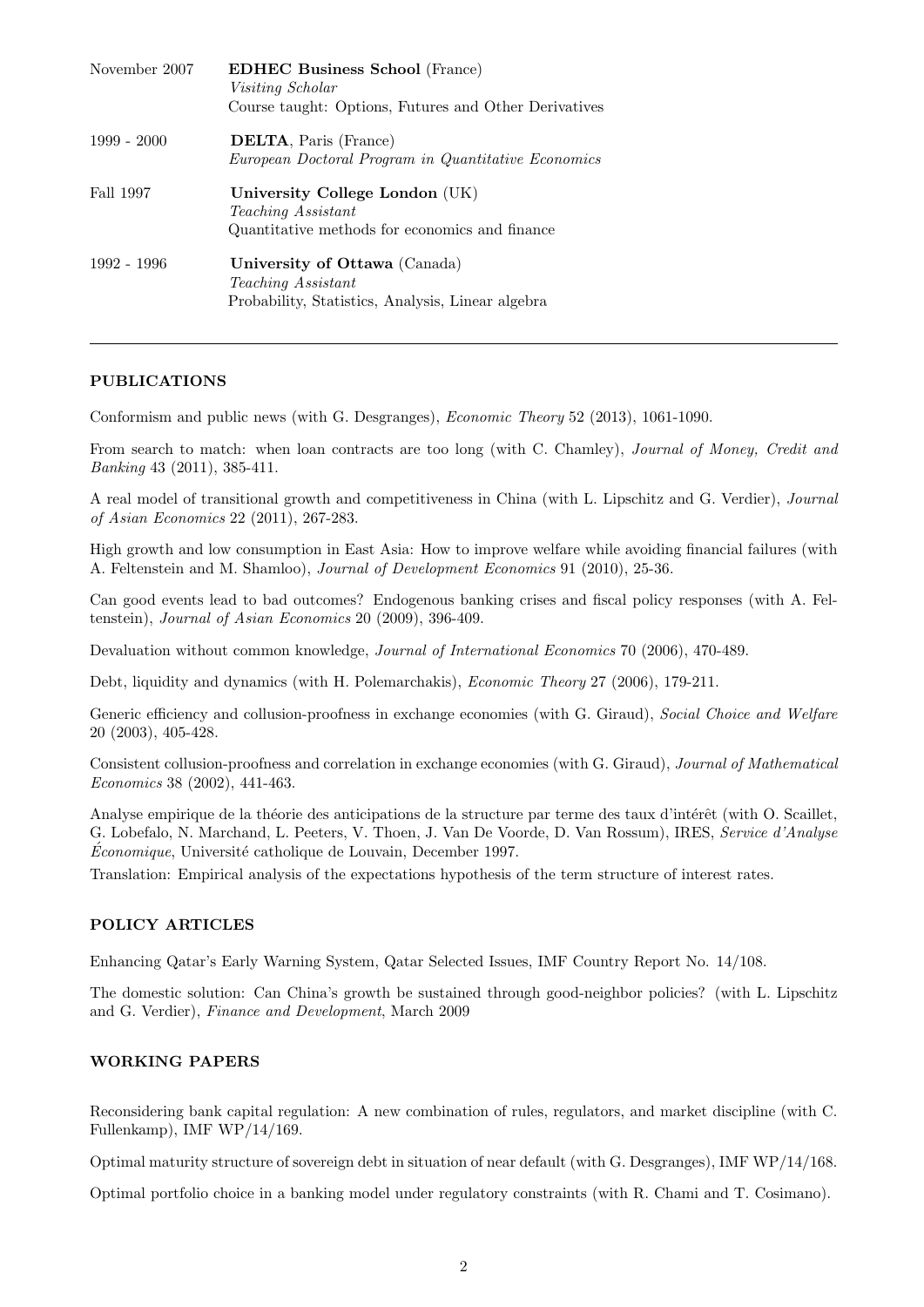# **CONFERENCES and SEMINARS**

- Hong Kong Monetary Authority, Hong Kong, November 25, 2014.
- Hong Kong University of Science and Technology, Hong Kong, November 24, 2014.
- Bank of England, London, UK, September 26, 2014.
- Asian Meeting of the Econometric Society, Delhi, India, December 20-22, 2012.
- 25th Australasian Finance and Banking Conference, Sydney, Australia, December 16-18, 2012.
- IHEC Carthage Business School and the University of Tunis, Tunisia, December 14, 2011.
- Banque de France, Paris, August 31, 2011.
- EBRD, London, UK, August 30, 2011.
- Asian Meeting of the Econometric Society, Seoul, South Korea, August 11-13, 2011.
- Joint Vienna Seminar, IHS (Institute for Advanced Studies), Austria, March 24, 2011.
- IMF, Washington DC, USA, February 22, 2011.
- World Congress of the Econometric Society, Shanghai, China, August 17-21, 2010.
- International Atlantic Economic Conference, Prague, Czech Republic, March 24-27, 2010.
- Joint Vienna Seminar, IHS (Institute for Advanced Studies), Austria, February 25, 2010.
- Department of Economics' seminar, University of Ottawa, Canada, December 16, 2009.
- Joint STI and Department of Economics' seminar, Singapore Management University, Singapore, September 16, 2009.
- Annual Congress of the European Economic Association, Barcelona, Spain, August 23-27, 2009.
- Econometric Society European Meetings, Barcelona, Spain, August 23-27, 2009.
- Far East and South Asia Meeting of the Econometric Society, Tokyo, Japan, August 3-5, 2009.
- University of Birmingham, UK, November 26, 2008.
- Annual Congress of the European Economic Association, Milan, Italy, August 27-31, 2008.
- Econometric Society European Meetings, Milan, Italy, August 27-31, 2008.
- Université de Cergy-Pontoise, France, February 14, 2008.
- Universit´e de Paris I, France, October 12, 2007.
- 22nd Annual Congress of the European Economic Association, Budapest, Hungary, August 27-31, 2007.
- Econometric Society European Meetings, Budapest, Hungary, August 27-31, 2007.
- IMF, Washington DC, USA, March 27, 2007.
- IMF, Washington DC, USA, December 12, 2006.
- Joint MAS, STI and Department of Economics' seminar, Singapore Management University, Singapore, July 21, 2006.
- Far Eastern Meeting of the Econometric Society, Beijing, China, July 9-12 2006.
- IMF, Washington DC, USA, March 28, 2006.
- Séminaire Roy, PSE, Paris, France, November 21, 2005.
- Bank of England, London, UK, October 4, 2005.
- IMF, Washington DC, USA, July 26, 2005.
- 4th Oxford Financial Research Summer Symposium, Sa¨ıd Business School, University of Oxford, UK, June 7-15, 2005.
- Economic Theory Workshop, University of Birmingham, UK, April 22, 2005.
- Finance Seminar, Sa¨ıd Business School, University of Oxford, UK, January 27, 2005.